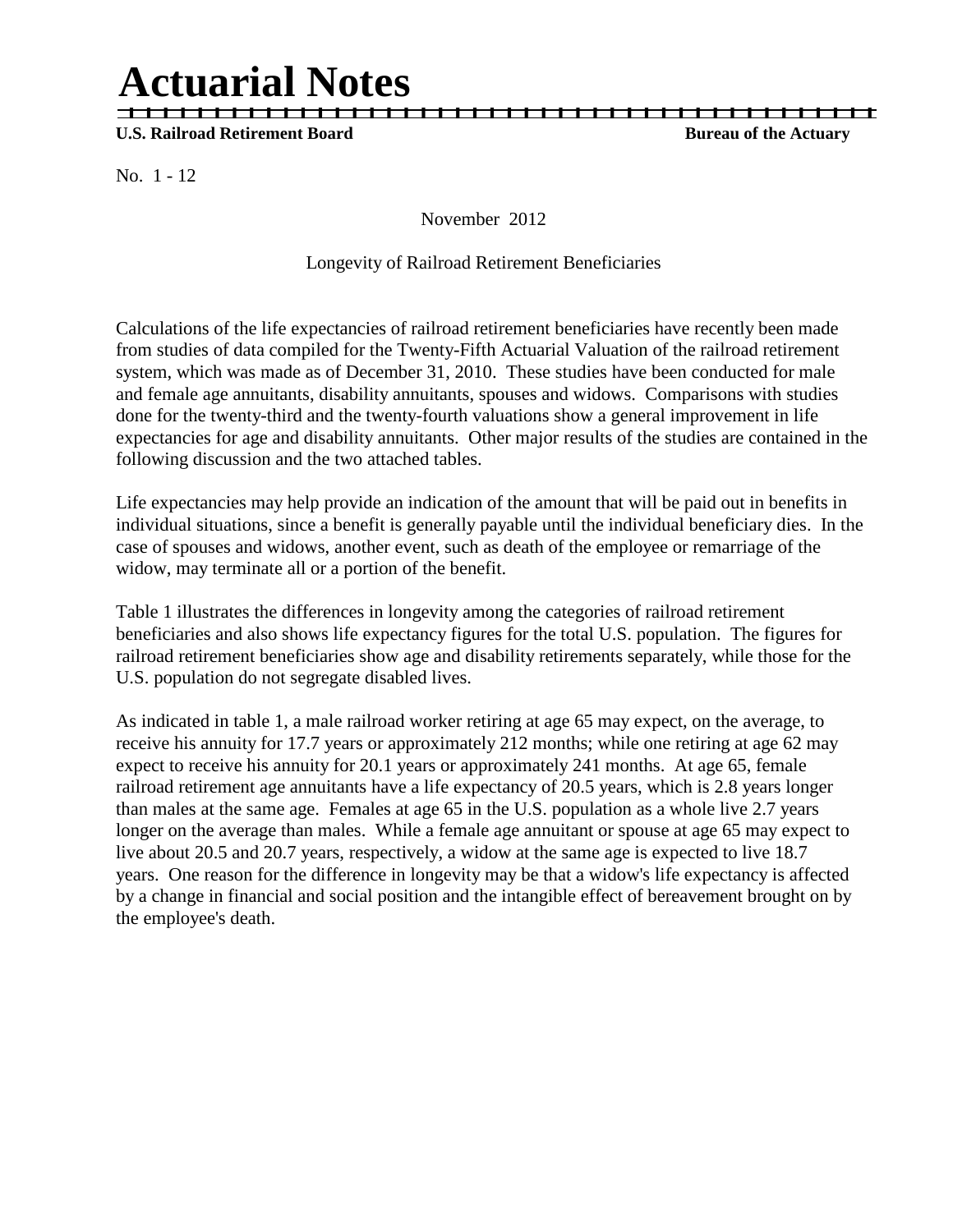Life expectancies for disability beneficiaries are shown below. Both those disabled from performing their regular occupation and those totally disabled from performing any occupation are included. Total disabilities are those which meet the more restrictive disability standards of social security.

> Life expectancies<sup>a</sup> at selected ages for railroad disability annuitants at retirement and 5 or more years after retirement

|               | 5 or more years  |
|---------------|------------------|
| At retirement | after retirement |
| 26.2          | 28.1             |
| 23.8          | 24.6             |
| 20.4          | 20.8             |
| 16.5          | 17.3             |
|               | 14.1             |
|               | 11.1             |
|               | 8.5              |
|               | 64               |
|               |                  |

<sup>a</sup> Based on experience between 2006 and 2009 anniversaries of retirement.

<sup>b</sup> Age nearest birthday.

<sup>c</sup> Data not statistically significant.

This table indicates that the life expectancy of a person newly disabled is somewhat lower than that of a person disabled a number of years earlier. At age 55, for example, a recently disabled person may expect to live 20.4 years on average, while one disabled 5 or more years ago has a life expectancy of 20.8 years.

The data used to calculate life expectancy figures also provide a basis for estimating what proportion of the retired population may be expected to remain alive at the end of a particular number of years in the future. The chances of survival for 5, 10, 15 and 20 years for retired individuals are given in table 2. According to these figures, from a group of 1,000 retired male employees at age 65, 927 will survive at least 5 years, 809 at least 10 years, 631 at least 15 years, and 414 at least 20 years. Of female age annuitants at age 65, 560 will be alive 20 years later.

Life expectancy figures are averages for large groups. The future lifetime of a particular individual may be longer or shorter than the life expectancy for his age group. Under the railroad retirement system, there have been many who have received benefits for 25 years or more.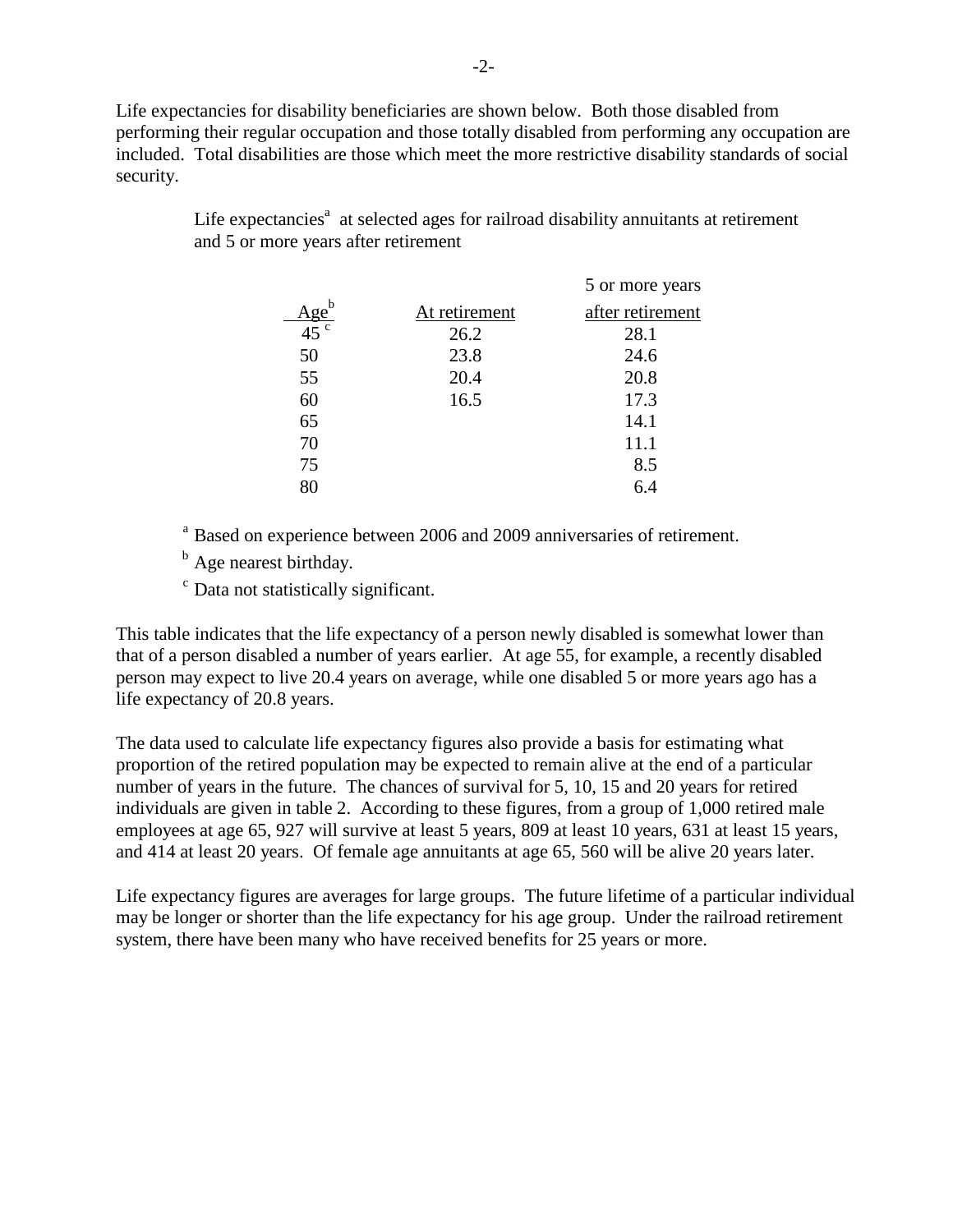#### Table 1

|                  |       |                | Railroad Retirement <sup>a</sup> |                      |        |                              |         |
|------------------|-------|----------------|----------------------------------|----------------------|--------|------------------------------|---------|
|                  |       | Age annuitants | Disability                       |                      |        | U.S. Population <sup>b</sup> |         |
| Age <sup>c</sup> | Males | Females        | <b>Annuitants</b>                | Spouses <sup>d</sup> | Widows | Males                        | Females |
| 60               | 21.9  | 25.1           | 17.2                             | 25.0                 | 22.8   | 20.9                         | 23.9    |
| 61               | 21.0  | 24.1           | 16.6                             | 24.1                 | 21.9   | 20.1                         | 23.1    |
| 62               | 20.1  | 23.2           | 15.9                             | 23.2                 | 21.1   | 19.4                         | 22.3    |
| 63               | 19.3  | 22.3           | 15.3                             | 22.3                 | 20.3   | 18.6                         | 21.5    |
| 64               | 18.5  | 21.4           | 14.7                             | 21.5                 | 19.5   | 17.9                         | 20.7    |
| 65               | 17.7  | 20.5           | 14.1                             | 20.7                 | 18.7   | 17.2                         | 19.9    |
| 66               | 16.9  | 19.7           | 13.5                             | 19.9                 | 17.9   | 16.5                         | 19.1    |
| 67               | 16.1  | 18.9           | 12.9                             | 19.1                 | 17.2   | 15.8                         | 18.3    |
| 68               | 15.4  | 18.1           | 12.3                             | 18.4                 | 16.5   | 15.1                         | 17.5    |
| 69               | 14.6  | 17.4           | 11.7                             | 17.6                 | 15.8   | 14.4                         | 16.8    |
| 70               | 13.9  | 16.5           | 11.1                             | 16.9                 | 15.2   | 13.7                         | 16.0    |
| 71               | 13.2  | 15.8           | 10.5                             | 16.2                 | 14.6   | 13.1                         | 15.3    |
| 72               | 12.5  | 15.0           | 10.0                             | 15.4                 | 13.9   | 12.4                         | 14.5    |
| 73               | 11.8  | 14.2           | 9.5                              | 14.7                 | 13.3   | 11.8                         | 13.8    |
| 74               | 11.2  | 13.5           | 9.0                              | 14.0                 | 12.6   | 11.2                         | 13.1    |
| 75               | 10.5  | 12.8           | 8.5                              | 13.3                 | 12.0   | 10.6                         | 12.5    |
| 76               | 9.9   | 12.1           | 8.1                              | 12.6                 | 11.4   | 10.0                         | 11.8    |
| 77               | 9.4   | 11.5           | 7.6                              | 11.9                 | 10.8   | 9.5                          | 11.2    |
| 78               | 8.8   | 10.8           | 7.2                              | 11.2                 | 10.2   | 8.9                          | 10.5    |
| 79               | 8.3   | 10.2           | 6.8                              | 10.6                 | 9.6    | 8.4                          | 10.0    |
| 80               | 7.7   | 9.5            | 6.4                              | 10.0                 | 9.1    | 7.9                          | 9.4     |
| 81               | 7.2   | 8.9            | 6.0                              | 9.4                  | 8.5    | 7.5                          | 8.8     |
| 82               | 6.8   | 8.3            | 5.7                              | 8.8                  | 8.0    | 7.0                          | 8.3     |
| 83               | 6.3   | 7.8            | 5.3                              | 8.2                  | 7.5    | 6.6                          | 7.8     |
| 84               | 5.9   | 7.3            | 5.0                              | 7.7                  | 7.0    | 6.2                          | 7.3     |
| 85               | 5.5   | 6.8            | 4.7                              | 7.1                  | 6.5    | 5.8                          | 6.8     |

# Life expectancies at ages 60-85 for railroad retirement beneficiaries and for the general population

<sup>a</sup> Based on experience between anniversaries of retirement in 2006 and 2009 for all annuitants.

<sup>b</sup> U.S. Life Tables for 2007 from Tables 2 and 3, National Vital Statistics Reports, Vol. 59, No. 9, Sept. 28, 2011, United States Public Health Service, U.S. Department of Health and Human Services.

 $\epsilon$  For railroad retirement data, age basis is age nearest birthday at beginning of policy year; for U.S. population data, age basis is exact age.

<sup>d</sup> About 95 percent of spouses are female.